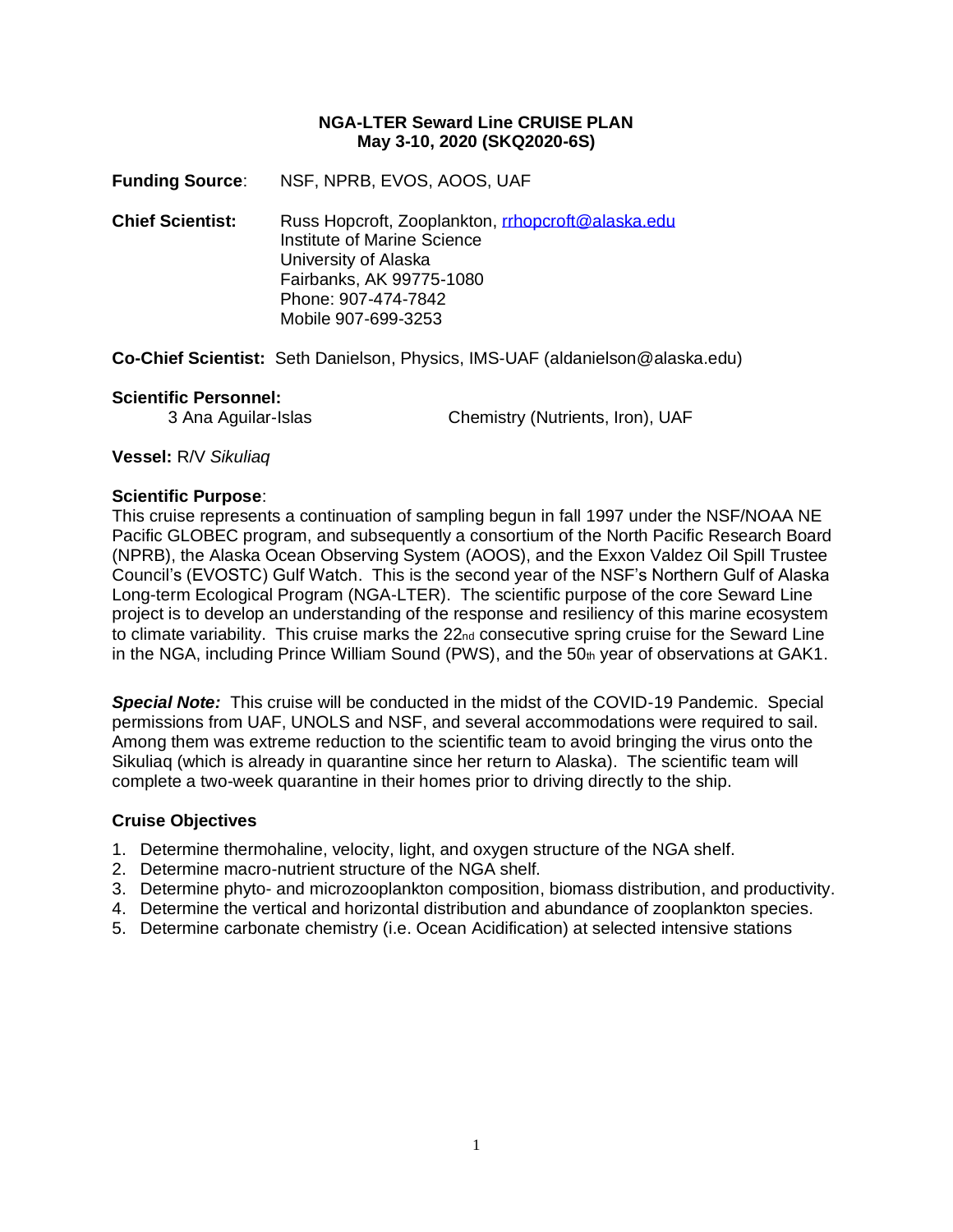## **SAMPLING**

The overall approach of the cruise is to occupy the Seward Line (our long-term transect) and a eastern PWS. Operations are generally divided into distinct day and night tasks, thus requiring each station to be occupied twice. This structure avoids each discipline needing to supply 2 shifts of scientists and ensures all organisms – especially larger diel-migrating zooplankton – are captured with minimal time-of-day bias. During each morning we will typically occupy a selected "intensive" station that involves a greater number and range of collections than other stations occupied that day. Stations profiles are supplemented by underway measurements.

## *DAYTIME ACTIVITIES:*

- 1. Occupy the various hydrographic stations and collect vertical CTD-fluorescence-PAR-nitrate profiles (see **Figure** & **Table)**.
- 2. Collect discrete bottle samples at these stations for nutrients, chlorophyll and microzooplankton. Chlorophyll Size Fractionation (20 µm) will be done at all whole numbered Seward Line and most other stations. Macronutrients samples will be prefiltered prior to freezing. Chlorophyll will be extracted on fresh filters without freezing.
- 3. Measure the dissolved carbonate chemistry along the Seward Line and within Prince William Sound from bottle casts at selected intensive stations.
- 4. CalVet Net casts will be done (CalVet frame has 4 nets) to 100m after most the CTD casts. (NO CALVETs at the "i" stations).
- 5. At intensive stations there will be an extra Calvet collection that will be used for live sorting as well as post-cruise molecular analysis.
- 6. We will redeploy one element of the GEO mooring to replace the profiling package that was retrieved earlier in the spring after it encounter a Y2-20 programing bug that rendered it inoperable.

## *NIGHTTIME ACTIVITIES:*

**1.** A towed 505-µm Multinet will be used to collected depth-stratified samples along the Seward Line, and at selected PWS Stations to 200m. Drouge nets will be sent to NOAA for larval fish assessment.

## **Sampling Strategy**

In general, we estimate 1.5 days for PWS and 4-5 days for the Seward Line, and a half day to deploy the mooring. It is important that all Multinet collections be completed during darkness to allow comparison to prior years. We anticipate that 4-5 Multinet stations can be conducted per night: sampling starts just after dusk and stops just before dawn, and can be extended slightly when overcast. In May, there is a greater period of light available than of darkness, so execution of daytime stations and activities are designed around being in position to commence night sampling as soon as it is sufficiently dark.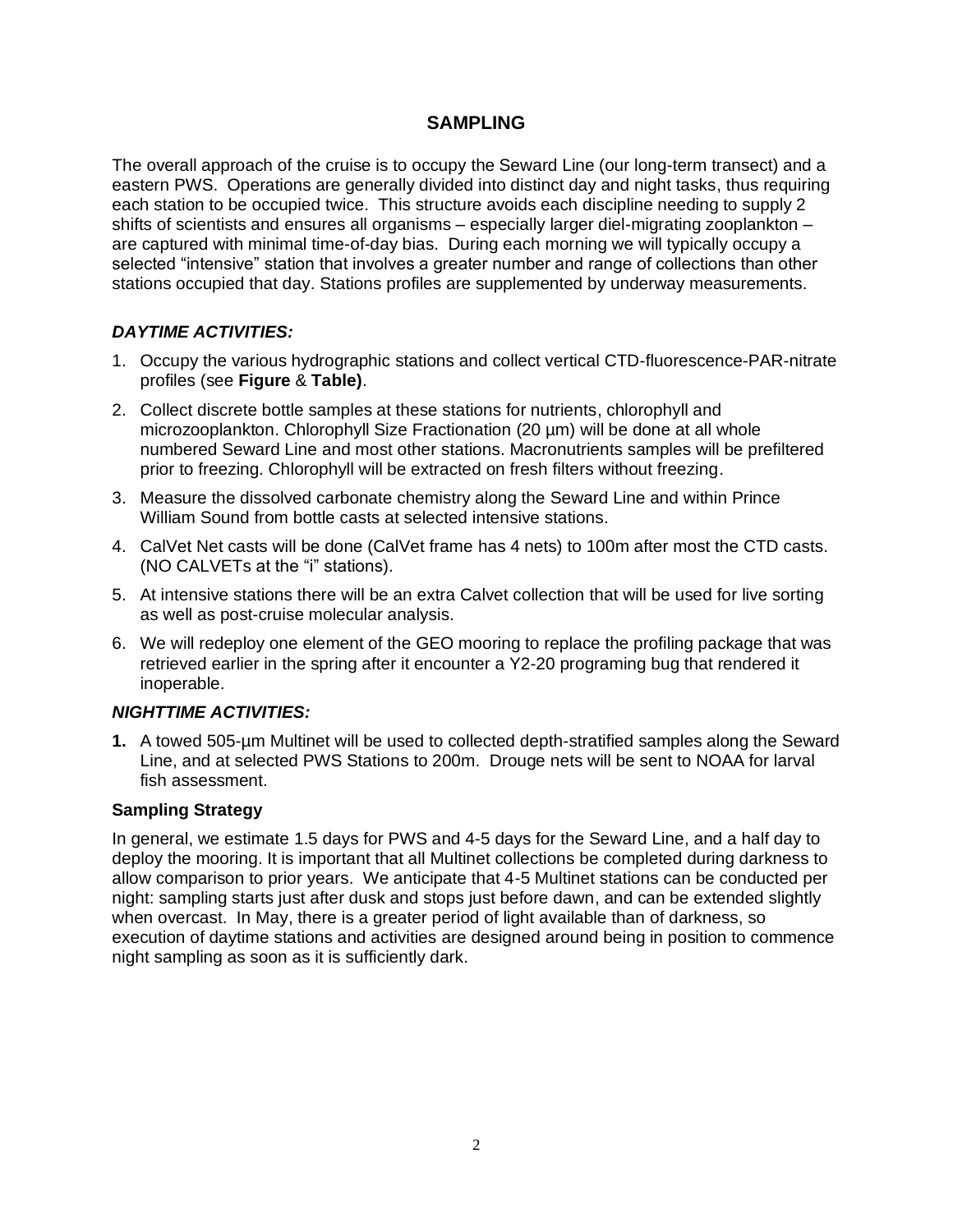# **Hazmat: (tentative)**

Formaldehyde – 2x20L carboy Rose Bengal Stain 50g Ethanol  $-40$ L. Acetone – 16L Lugol's solution (1L) Oxygen Fixation (Sodium hydroxide. Sulphuric acid, Manganous Chloride) Mercuric Chloride (for DIC fixation) 3N HCl (25% v/v) (500 ml) Glutaraldehyde (10%) – 500 ml DAPI stain solution – 100 ml Liquid  $N_2$  – one 30-L dewar

## **CRUISE ACTIVITY SCHEDULE**

5/2 – Van leaves UAF, ~8am, arries ship ~5pm – we will sleep onboard 5/3 – Mobilization. Depart that evening of possible. 5/10 – Sikuliaq returns to SMC dock by late afternoon, begins demob. 5/11 – Science party completes demob and departs for Fairbanks before noon.

#### **Berthing:**

Russ (chief sci) Seth Ana

#### **Transport:**

Russ's Van: Russ, Ana Seth's pickup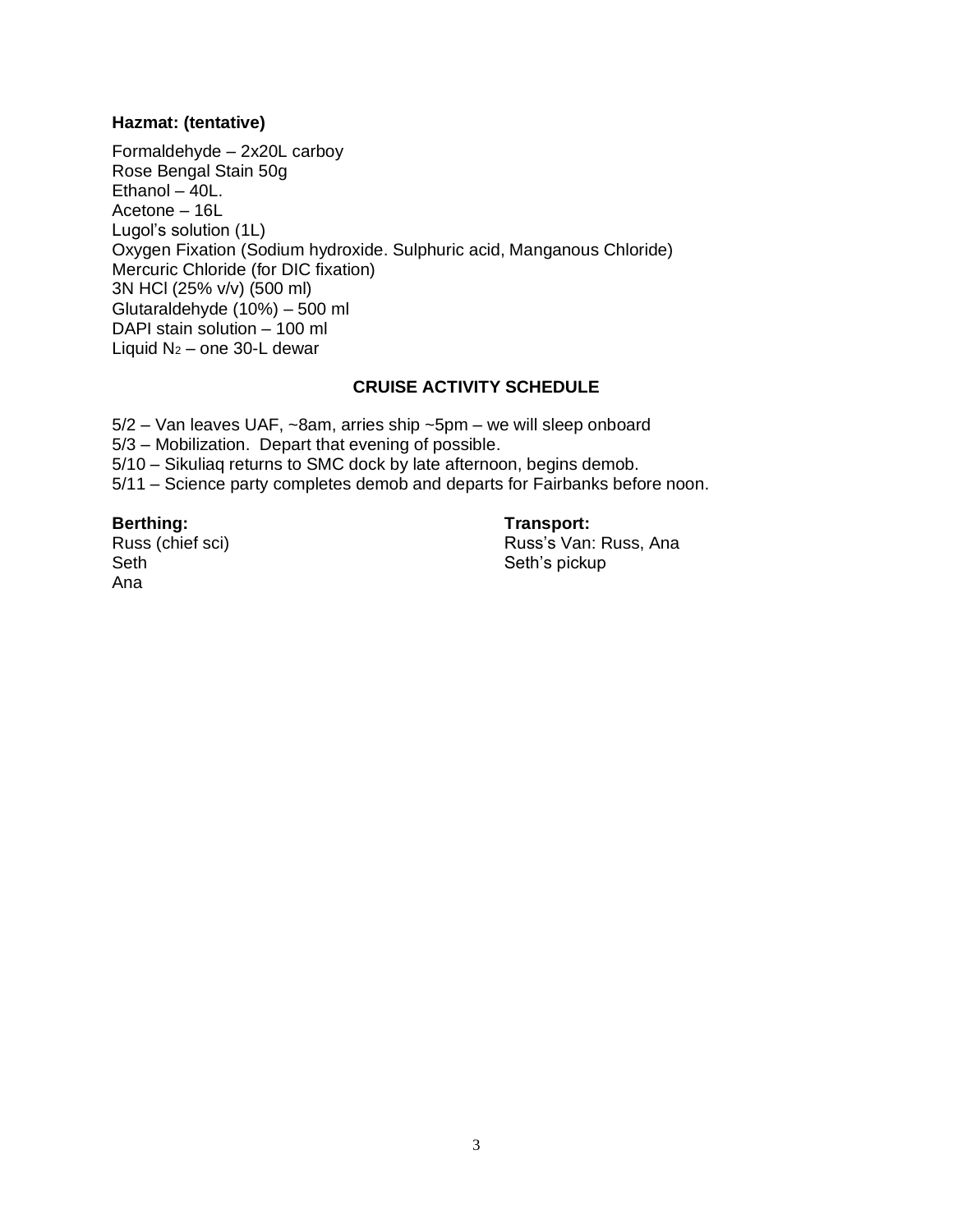| <b>Latitude N</b>                    |                | Longitude W        |       |                     |  |  |  |
|--------------------------------------|----------------|--------------------|-------|---------------------|--|--|--|
| (degrees, minutes)                   |                | (degrees, minutes) |       | <b>Station Name</b> |  |  |  |
| <b>Resurrection Bay Station</b>      |                |                    |       |                     |  |  |  |
| 60                                   | 1.5            | 149                | 21.5  | <b>RES2.5</b>       |  |  |  |
| <b>Seward Line</b>                   |                |                    |       |                     |  |  |  |
| 59                                   | 50.7           | 149                | 28    | GAK1                |  |  |  |
| 59                                   | 46             | 149                | 23.8  | GAK1I               |  |  |  |
| 59                                   | 41.5           | 149                | 19.6  | GAK <sub>2</sub>    |  |  |  |
| 59                                   | 37.6           | 149                | 15.5  | GAK2I               |  |  |  |
| 59                                   | 33.2           | 149                | 11.3  | GAK3                |  |  |  |
| 59                                   | 28.9           | 149                | 7.1   | GAK3I               |  |  |  |
| 59                                   | 24.5           | 149                | 2.9   | GAK4                |  |  |  |
| 59                                   | 20.1           | 148                | 58.7  | GAK4I               |  |  |  |
| 59                                   | 15.7           | 148                | 54.5  | GAK <sub>5</sub>    |  |  |  |
| 59                                   | 11.4           | 148                | 50.3  | GAK5I               |  |  |  |
| 59                                   | $\overline{7}$ | 148                | 46.2  | GAK6                |  |  |  |
| 59                                   | 2.7            | 148                | 42    | GAK6I               |  |  |  |
| 58                                   | 58.3           | 148                | 37.8  | GAK7                |  |  |  |
| 58                                   | 52.9           | 148                | 33.6  | GAK7I               |  |  |  |
| 58                                   | 48.5           | 148                | 29.4  | GAK8                |  |  |  |
| 58                                   | 44.6           | 148                | 25.2  | GAK8I               |  |  |  |
| 58                                   | 40.8           | 148                | 21    | GAK9                |  |  |  |
| 58                                   | 36.7           | 148                | 16.7  | GAK9I               |  |  |  |
| 58                                   | 32.5           | 148                | 12.7  | GAK10               |  |  |  |
| 58                                   | 23.3           | 148                | 4.3   | GAK11               |  |  |  |
| 58                                   | 14.6           | 147                | 56    | GAK12               |  |  |  |
| 58                                   | 5.9            | 147                | 47.6  | GAK13               |  |  |  |
| 57                                   | 56.6           | 147                | 39    | GAK14               |  |  |  |
| 57                                   | 47.5           | 147                | 30    | <b>GAK15</b>        |  |  |  |
| <b>Prince William Sound Stations</b> |                |                    |       |                     |  |  |  |
| 60                                   | 7.5            | 147                | 50    | KIP <sub>0</sub>    |  |  |  |
| 60                                   | 16.7           | 147                | 59.2  | KIP <sub>2</sub>    |  |  |  |
| 60                                   | 22.78          | 147                | 56.17 | PWS1                |  |  |  |
| 60                                   | 32.1           | 147                | 48.2  | PWS <sub>2</sub>    |  |  |  |
| 60                                   | 40             | 147                | 40    | PWS3                |  |  |  |
| 60                                   | 4925           | 147                | 24    | <b>PWSA</b>         |  |  |  |
| 60                                   | 45             | 147                | 14    | <b>PWSB</b>         |  |  |  |
| 60                                   | 38.1           | 147                | 10    | <b>PWSC</b>         |  |  |  |
| 60                                   | 31.5           | 147                | 7.6   | <b>PWSD</b>         |  |  |  |
| 60                                   | 24.3           | 147                | 58.3  | <b>PWSE</b>         |  |  |  |
| 60                                   | 24             | 146                | 45    | <b>PWSF</b>         |  |  |  |
| <b>Columbia Glacier</b>              |                |                    |       |                     |  |  |  |
| 61                                   | 7.4            | 147                | 3.8   | CG <sub>0</sub>     |  |  |  |
| 60                                   | 59.5           | 147                | 4.2   | CG1                 |  |  |  |
| 60                                   | 57.6           | 147                | 5.9   | CG <sub>2</sub>     |  |  |  |

**Table 1. STANDARD STATIONS** (intensive stations highlighted)